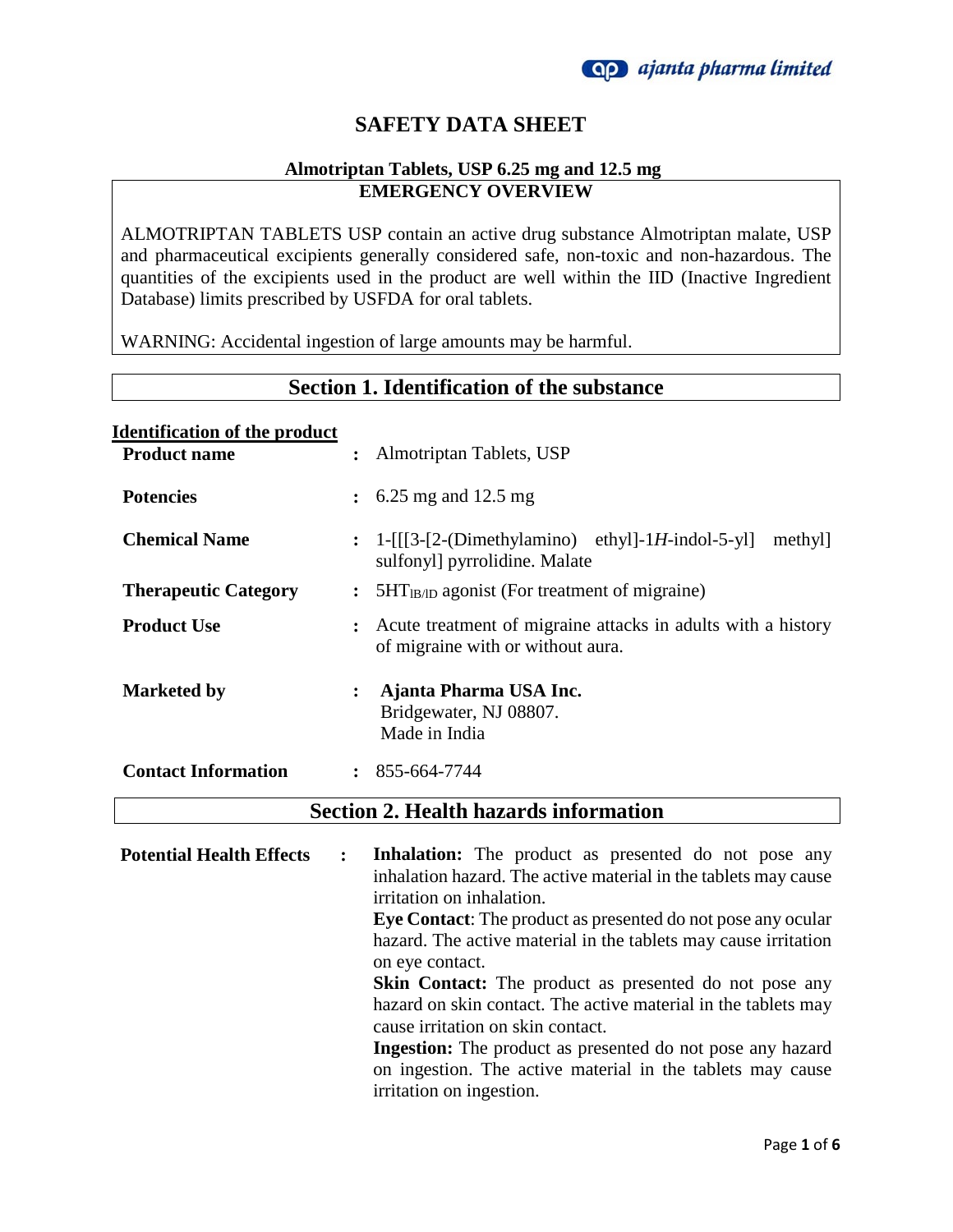

| <b>Effects of Overexposure :</b> The potential for exposure is reduced in finished |  |                      |  |  |  |
|------------------------------------------------------------------------------------|--|----------------------|--|--|--|
|                                                                                    |  | pharmaceutical form. |  |  |  |

| <b>Section 3. Composition / information on ingredients</b> |                               |             |  |  |  |
|------------------------------------------------------------|-------------------------------|-------------|--|--|--|
| <b>Components</b><br><b>Active ingredient</b>              | <b>Exposure Limit</b>         | CAS No.     |  |  |  |
| Almotriptan Malate<br>TWA: Time-Weighted Average           | TWA-44 $\mu$ g/m <sup>3</sup> | 181183-52-8 |  |  |  |

**Inactive ingredients**: Each film-coated tablet contains the following inactive ingredients: mannitol, microcrystalline cellulose, povidone, sodium starch glycolate, sodium stearyl fumarate, polyethylene glycol, titanium dioxide and hypromellose.

|                                         | <b>Section 4. First aid measures</b>                                                                                                                                                                                                                                                                                                                                                                                                                                                                                                                                                                                                                                      |
|-----------------------------------------|---------------------------------------------------------------------------------------------------------------------------------------------------------------------------------------------------------------------------------------------------------------------------------------------------------------------------------------------------------------------------------------------------------------------------------------------------------------------------------------------------------------------------------------------------------------------------------------------------------------------------------------------------------------------------|
| <b>Inhalation</b>                       | Should not pose a hazard in the final form. If breathing is<br>$\ddot{\cdot}$<br>difficult, remove to fresh air and keep at rest in a position<br>comfortable for breathing.<br>Call a physician if symptoms develop or persist.                                                                                                                                                                                                                                                                                                                                                                                                                                          |
| <b>Skin Contact</b>                     | Rinse skin with water. Get medical attention if irritation<br>$\ddot{\cdot}$<br>develops and persists.                                                                                                                                                                                                                                                                                                                                                                                                                                                                                                                                                                    |
| <b>Eye Contact</b>                      | Rinse with water. Get medical attention.<br>$\ddot{\cdot}$                                                                                                                                                                                                                                                                                                                                                                                                                                                                                                                                                                                                                |
| <b>Ingestion</b>                        | If conscious, give water to drink and do not induce vomiting.<br>$\ddot{\cdot}$<br>Wash out the mouth with water. Obtain medical attention.                                                                                                                                                                                                                                                                                                                                                                                                                                                                                                                               |
| <b>Medical Treatment</b><br>Over dosage | Treat according to locally accepted protocols. For additional<br>$\ddot{\cdot}$<br>guidance, refer to the current prescribing information or to<br>the local poison control information center. Protect the<br>patient's airway and support ventilation and perfusion.<br>Meticulously monitor and maintain, within acceptable<br>limits, the patient's vital signs, blood gases, serum<br>electrolytes, etc.<br>Treatment should be symptomatic and supportive.<br>፡<br>Gastrointestinal decontamination by gastric lavage followed<br>should be considered. Clinical<br>by charcoal<br>and<br>electrocardiographic monitoring should be continued at<br>least 20 hours. |

### **Section 5. Fire-fighting measures**

| <b>Flash Point</b>         | : Not available.                               |  |  |                                                        |  |  |  |  |  |
|----------------------------|------------------------------------------------|--|--|--------------------------------------------------------|--|--|--|--|--|
| <b>Extinguishing Media</b> |                                                |  |  | : Water spray, dry chemical, carbon dioxide or foam as |  |  |  |  |  |
|                            | appropriate for surrounding fire and material. |  |  |                                                        |  |  |  |  |  |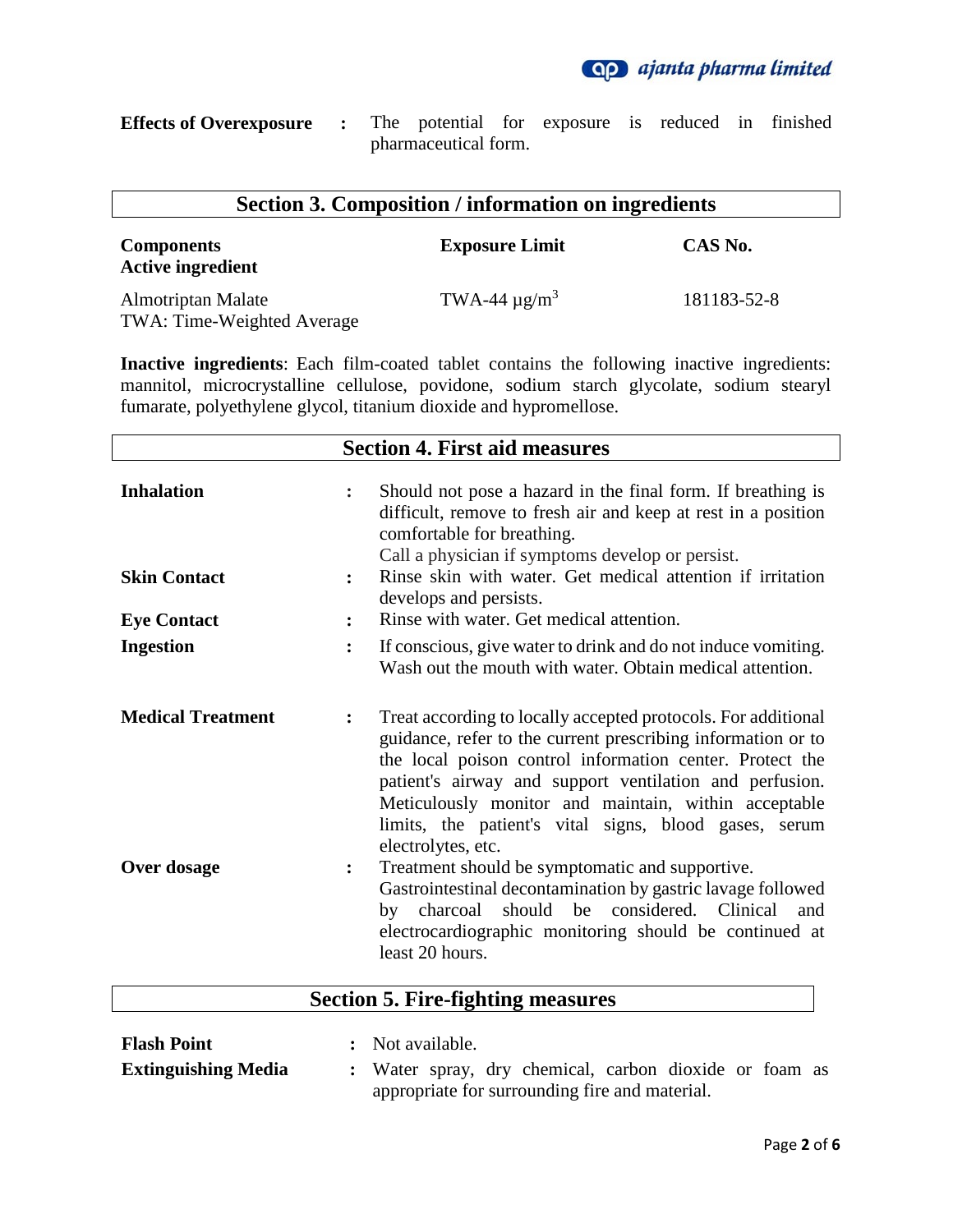

| <b>Special Fire Fighting</b><br><b>Procedures</b>                              | : As with all fires, evacuate personnel to a safe area.<br>Fire fighters should use self-contained breathing equipment<br>and protective clothing. |
|--------------------------------------------------------------------------------|----------------------------------------------------------------------------------------------------------------------------------------------------|
| <b>General Fire Hazards</b><br><b>Hazardous Combustible</b><br><b>Products</b> | : The drug substance in the formulation is assumed to be<br>combustible.                                                                           |

## **Section 6. Accidental release measures**

| <b>Personal Precautions</b>      | Wear protective clothing and equipment consistent with<br>the degree of hazard.                              |
|----------------------------------|--------------------------------------------------------------------------------------------------------------|
| <b>Environmental Protections</b> | : For large spills, take precautions to prevent entry into<br>waterways sewers, or surface drainage systems. |
| <b>Clean-up Methods</b>          | : Collect and place it in a suitable, properly labeled<br>container for recovery or disposal.                |

## **Section 7. Handling and storage**

| <b>Handling</b> | No special control measures required for the normal<br>handling of this product. Normal room ventilation is<br>expected to be adequate for routine handling of this<br>product.        |
|-----------------|----------------------------------------------------------------------------------------------------------------------------------------------------------------------------------------|
| <b>Storage</b>  | Store at $25^{\circ}$ C (77 <sup>o</sup> F); excursions permitted from 15 <sup>o</sup> to<br>$30^{\circ}$ C (59 $^{\circ}$ to $86^{\circ}$ P) [see USP Controlled Room<br>Temperature. |

|                               |                      | Section 8. Exposure controls/personal protection         |
|-------------------------------|----------------------|----------------------------------------------------------|
|                               |                      |                                                          |
| <b>Exposure Limits</b>        |                      | TWA-44 $\mu$ g/m <sup>3</sup>                            |
| <b>Engineering Controls</b>   |                      | Not required when handling tablets or containers.        |
|                               |                      | Ventilation should be matched to conditions.             |
| <b>Respiratory Protection</b> | $\ddot{\phantom{a}}$ | Not required when handling tablets or containers.        |
|                               |                      | NIOSH/MSHA approved respirators for protection           |
|                               |                      | should be used if respirators are necessary. Ventilation |
|                               |                      | should be matched to conditions.                         |
| <b>Personal Protection</b>    |                      | Not required when handling tablets. If containers are    |
|                               |                      | compromised or exposure is likely wear: Goggles, Lab     |
|                               |                      | Coat, Gloves                                             |
| <b>Recommended Facilities</b> |                      | Eye wash, washing facilities                             |
| <b>General hygiene</b>        | $\ddot{\phantom{a}}$ | Handle in accordance with good hygiene and safety        |
| considerations                |                      | practice.                                                |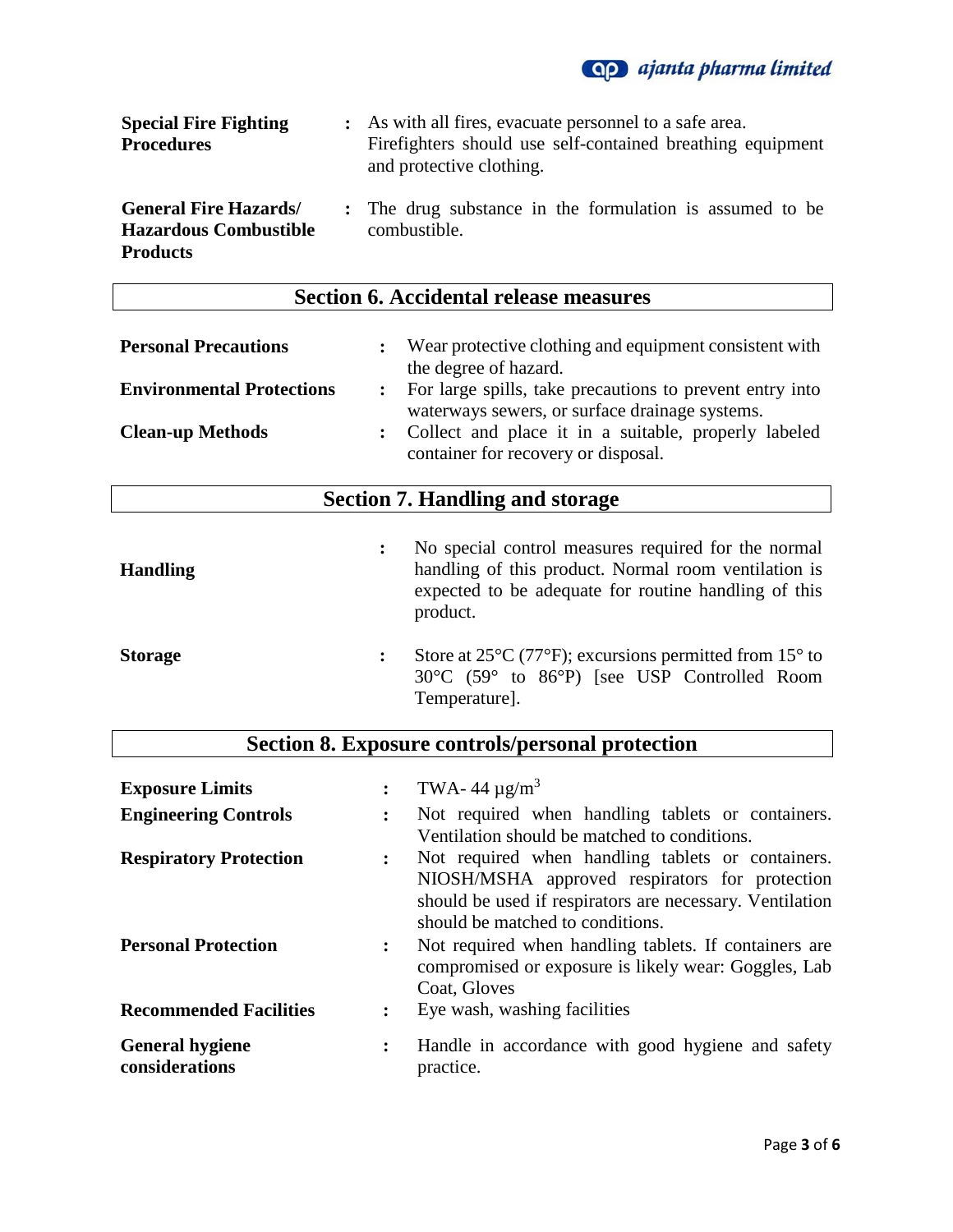|                          | <b>Section 9. Physical and chemical properties</b>                                                                                                                                                                                                                                     |
|--------------------------|----------------------------------------------------------------------------------------------------------------------------------------------------------------------------------------------------------------------------------------------------------------------------------------|
| <b>Appearance</b>        | : Almotriptan Tablets, USP 6.25 mg White, circular,<br>biconvex, film-coated tablets debossed with 'A1' on one side<br>and plain on other side.<br>Carton of 6 tablets. Single blister of 6 tablets in each carton.<br>$(NDC 27241-041-11)$<br>Blister of 6 tablets (NDC 27241-041-68) |
|                          | Almotriptan Tablets, USP 12.5 mg White circular,<br>biconvex, film-coated tablets debossed with 'A2' on one side<br>and plain on other side. Carton of 12 tablets. Two blisters of 6<br>tablets in each carton. (NDC 27241-042-21)<br>Blister of 6 tablets (NDC 27241-042-68)          |
| <b>Other Information</b> | : pKa value of Almotriptan malate is 8.77 at $\pm 2^{\circ}$ C.                                                                                                                                                                                                                        |

Г

# **Section 10. Stability and reactivity**

| <b>Stability</b>           |                | Stable                                                                                                                                                         |
|----------------------------|----------------|----------------------------------------------------------------------------------------------------------------------------------------------------------------|
| Incompatibility            | $\mathbf{r}$   | None known                                                                                                                                                     |
|                            |                | <b>Hazardous Decomposition :</b> Decomposition product for drug substance are carbon<br>monoxide, carbon dioxide, oxides of nitrogen and oxides of<br>sulphur. |
| <b>Conditions to Avoid</b> | $\ddot{\cdot}$ | None known.                                                                                                                                                    |

| <b>Section 11. Toxicological information</b> |  |
|----------------------------------------------|--|
|----------------------------------------------|--|

| <b>Acute toxicity</b> | : | None known. Minimum lethal dose: 2000 mg/kg (oral, rat).                                                                                                                                                                                                                                                                                                                                                                                                                                                      |
|-----------------------|---|---------------------------------------------------------------------------------------------------------------------------------------------------------------------------------------------------------------------------------------------------------------------------------------------------------------------------------------------------------------------------------------------------------------------------------------------------------------------------------------------------------------|
| <b>Carcinogenesis</b> |   | The carcinogenic potential of almotriptan was evaluated by oral<br>gavage for up to 103 weeks in mice at doses up to 250 mg/kg/day<br>and in rats for up to 104 weeks at doses up to 75 mg/kg/day.<br>Because of high mortality rates in both studies, which reached<br>statistical significance in high dose female mice, all female rats,<br>all male mice, and high dose female mice were terminated<br>between weeks 96 and 98. There was no increase in tumors<br>related to almotriptan administration. |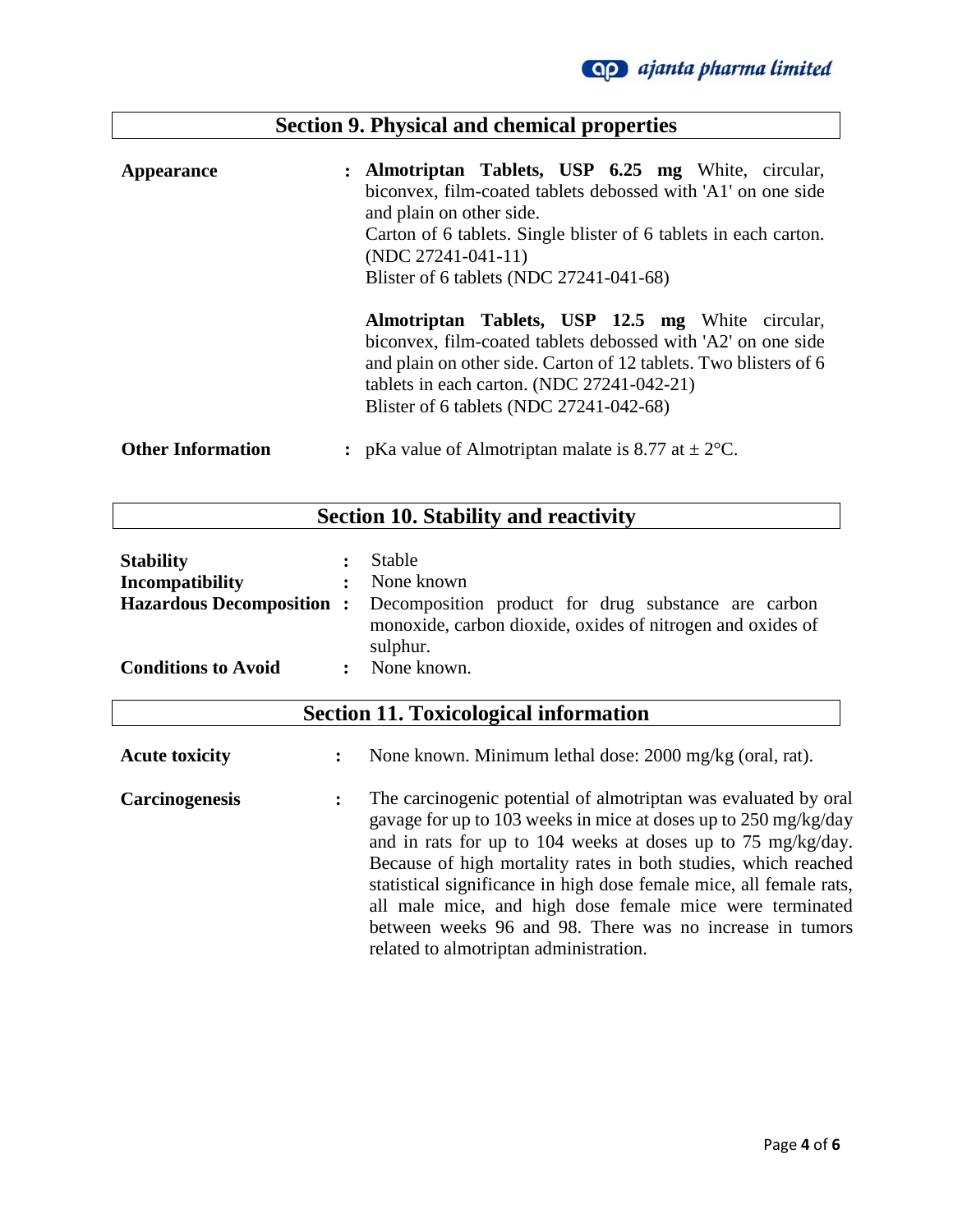### **Qp** ajanta pharma limited

| <b>Mutagenesis</b>             |                | Almotriptan was not mutagenic, with or without metabolic<br>activation, in two in vitro gene mutation assays, the Ames test,<br>and the thymidine locus mouse lymphoma assay. Almotriptan<br>was not clastogenic in an in vivo mouse micronucleus assay.<br>Almotriptan produced an equivocal weakly positive response in<br>in vitro cytogenetics assays in human lymphocytes.                                                                                                                                                                                                                                                                                                                                                                                                                                                                                                                                       |
|--------------------------------|----------------|-----------------------------------------------------------------------------------------------------------------------------------------------------------------------------------------------------------------------------------------------------------------------------------------------------------------------------------------------------------------------------------------------------------------------------------------------------------------------------------------------------------------------------------------------------------------------------------------------------------------------------------------------------------------------------------------------------------------------------------------------------------------------------------------------------------------------------------------------------------------------------------------------------------------------|
| <b>Impairment of Fertility</b> | $\ddot{\cdot}$ | When almotrip1 an was administered by oral gavage to pregnant<br>rats throughout the period of organogenesis at doses of 125, 250,<br>500, and 1000 mg/kg/day, an increase in embryo lethality was<br>seen at the highest dose. Increased incidences of fetal skeletal<br>variations (decreased ossification) were noted at doses greater<br>than 125 mg/kg/day.<br>Similar studies in rabbits conducted with almotriptan at doses of<br>5, 20, and 60 mg/kg/day demonstrated increases in embryo<br>lethality at the high dose. When almotriptan was administered to<br>rats throughout the periods of gestation and lactation at doses of<br>25, 100 and 400 mg/kg/day, gestation length was increased and<br>litter size and offspring body weight were decreased at the high<br>dose. The decrease in pup weight persisted throughout lactation.<br>The no-observed-effect level in this study was 100 mg/kg/day. |

### **Section 12. Ecological information**

Eco toxicity of drug substance: The drug substance in tablet dosage form is not expected to present significant adverse environmental effects.

In the finished product form: There is no potential for air borne contamination since the drug product is in consolidated and contended as film coated tablet dosage form.

### **Section 13. Disposal Consideration**

**Waste Disposal Considerations:** Dispose the material according to federal, state and local disposal regulations or company operating procedures. Disposal by incineration is recommended. At home: Discard away from children's reach.

### **Section 14. Transport information**

This product is not subject to the regulations for the safe transport of hazardous chemicals  **DOT:** Not available  **IATA:** Not available

#### **Section 15. Regulatory information**

**DEA:** Not available **FDA:** Almotriptan is an approved prescription medication **Inventory Status**: Not available